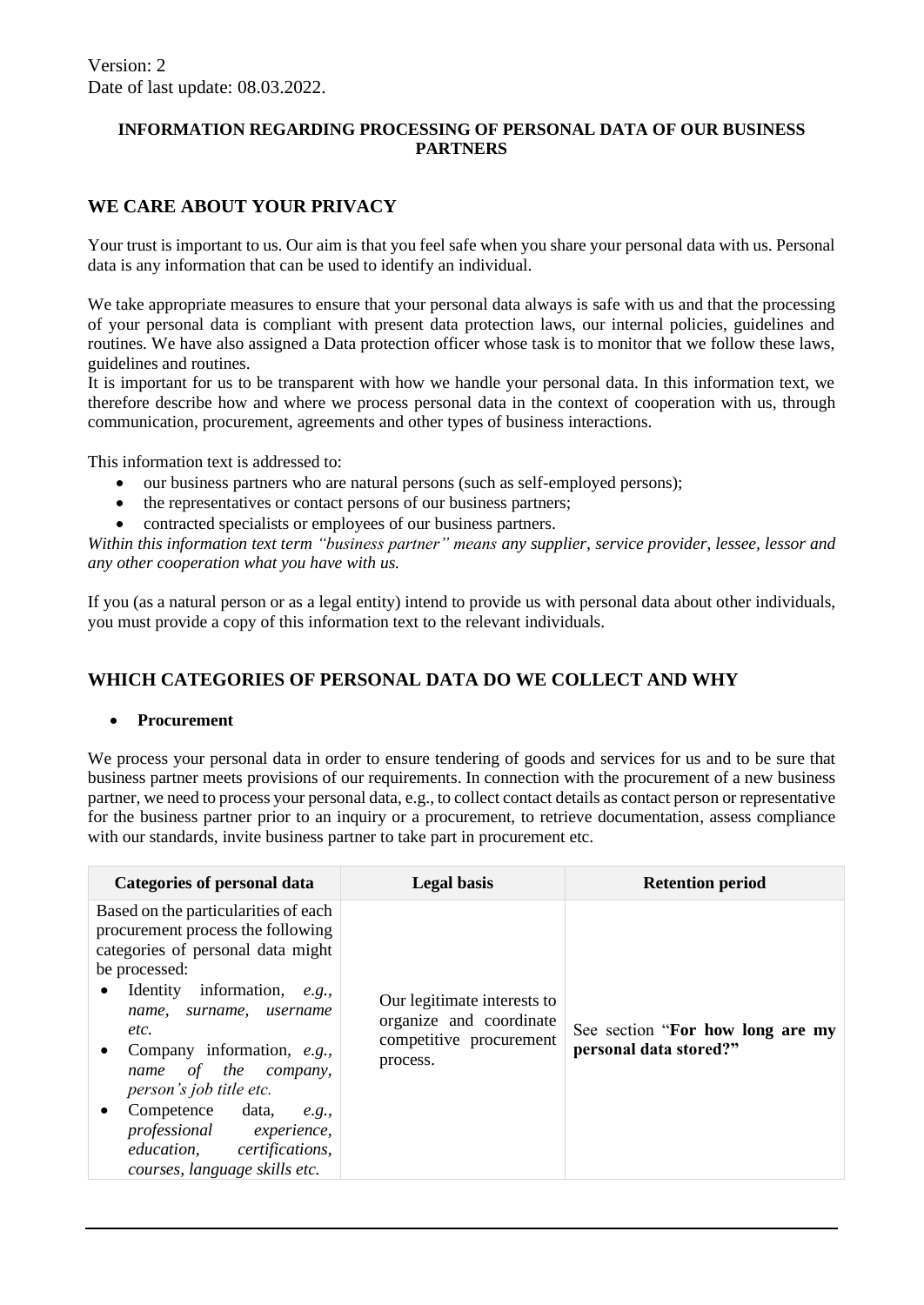| • Contact details, e.g., email,<br>phone number, address etc.           |
|-------------------------------------------------------------------------|
| Additional information in<br>relation to the respective                 |
| procurement process<br>requirements. This will<br>depend on the type of |
| procurement being<br>undertaken                                         |

### • **Manage cooperation with business partners**

We process your personal data in order to administer our cooperation directly or indirectly with you, e.g., to conclude and execute agreement, incl. documentation proving authorization, to register your contact details in the business partners registers as representatives of respective entity, to manage business partners declarations, to administer agreement related documents (e.g. invoices, transportation documents, CMR, insurance) and process payments, to manage and archive agreements with business partners, to manage user accounts (e.g., supplier portal), to provide a forecast, to handle an order for a product or service from the company you work for, to handle order confirmations and complaints, to communicate with you regarding fulfilment of cooperation agreement and related changes, to evaluate and follow up our cooperation, e.g., to check that business partner maintains the necessary approvals and certifications, to monitor the quality of provided services. In some instance we might agree with our business partner to extend the validity of specific documents, for example, insurance policies beyond the term required by law, such document will be retained until document is valid.

| <b>Categories of personal data</b>                                                                                                                                                                                                                                                                                                                                                                                                                                                                                                              | <b>Legal</b> basis                                                                                     | <b>Retention period</b>                                    |
|-------------------------------------------------------------------------------------------------------------------------------------------------------------------------------------------------------------------------------------------------------------------------------------------------------------------------------------------------------------------------------------------------------------------------------------------------------------------------------------------------------------------------------------------------|--------------------------------------------------------------------------------------------------------|------------------------------------------------------------|
| Identity information, e.g.,<br>$\bullet$<br>name, surname, username<br>etc.<br>Contact details, e.g., email,<br>$\bullet$<br>phone number, address etc.<br>Company information, e.g.,<br>$\bullet$<br>name of the company,<br>person's job title etc.<br>Competence data, e.g.,<br>$\bullet$<br>professional experience,<br>education, certifications,<br>courses, language skills etc.<br>Authentication information,<br>e.g., <i>information</i><br>on<br>electronic signature, a<br>password, a secret question,<br>a verification code etc. | To conclude cooperation<br>agreement and fulfil<br>cooperation agreement with<br>the business partner. | See section "For how long are my<br>personal data stored?" |

## • **Communication with potential business partner**

We process your personal data as a contact person or representative of specific company in order to contact you for future cooperation between you, the company you represent and us.

| <b>Categories of personal data</b> | <b>Legal basis</b> | <b>Retention period</b> |
|------------------------------------|--------------------|-------------------------|
|                                    |                    |                         |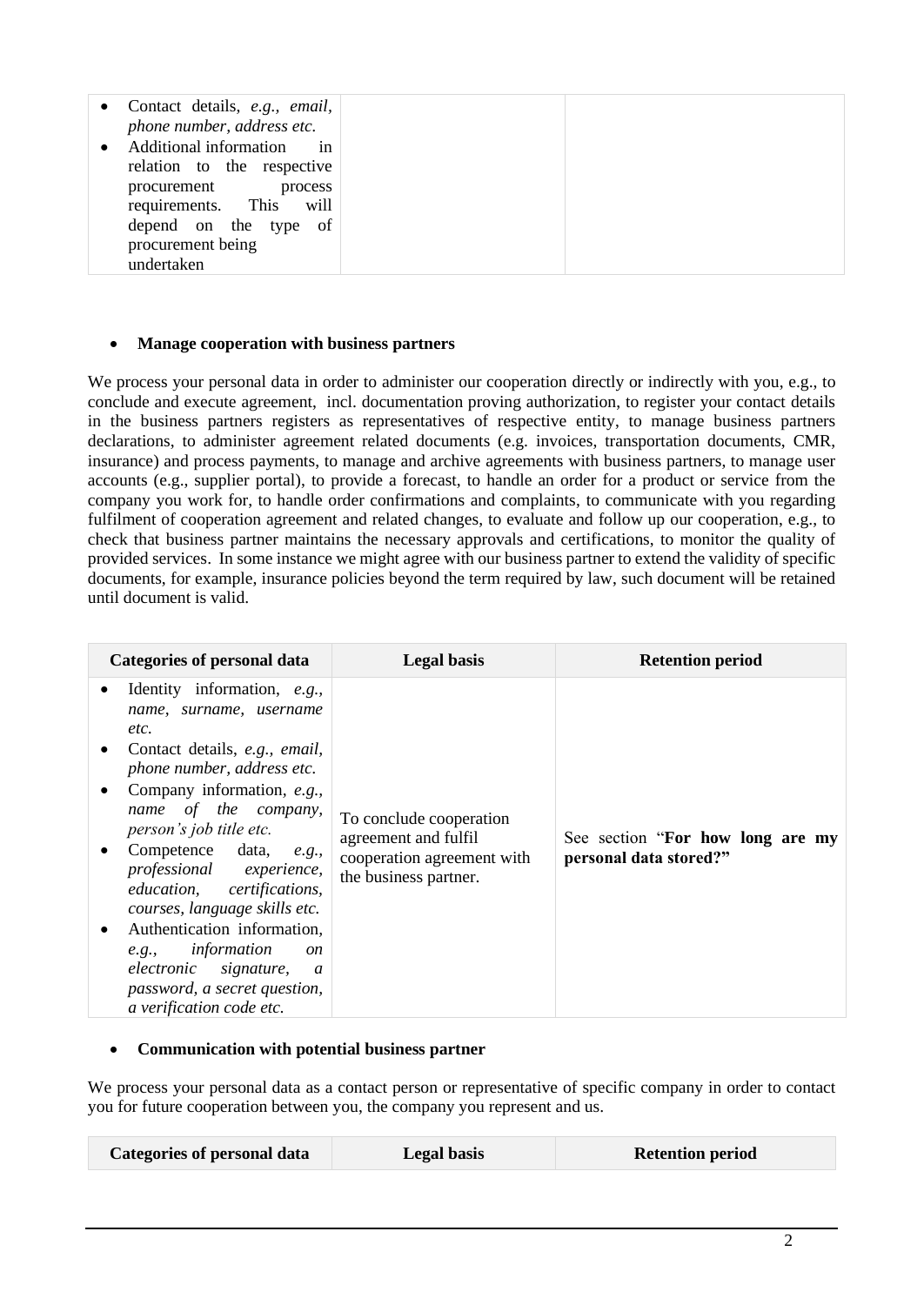|  | Identity information, e.g.,<br>surname, username<br>name,<br>etc.<br>Contact details, e.g., email,<br>phone number, address etc.<br>Company information, e.g.,<br>of the company,<br>name<br>person's job title etc. | Our legitimate interests to<br>communicate with you as<br>representative or contact<br>person of the company | See section "For how long are my<br>personal data stored?" |
|--|----------------------------------------------------------------------------------------------------------------------------------------------------------------------------------------------------------------------|--------------------------------------------------------------------------------------------------------------|------------------------------------------------------------|
|--|----------------------------------------------------------------------------------------------------------------------------------------------------------------------------------------------------------------------|--------------------------------------------------------------------------------------------------------------|------------------------------------------------------------|

## • **To fulfil legal requirements**

We process your personal data in order to fulfil legal obligations what are applicable to us according to legislation, e.g. record keeping obligations for invoices, management of transportation documents, CMR, obligations in relation with construction works etc. For example, to fulfil legal requirements we are required to process different insurance policies (e.g., including third party liability insurance) and such insurance policies can include your personal data.

| Categories of personal data                                                                                                                                                                                                                                                                                               | Legal basis                    | <b>Retention period</b>                                    |
|---------------------------------------------------------------------------------------------------------------------------------------------------------------------------------------------------------------------------------------------------------------------------------------------------------------------------|--------------------------------|------------------------------------------------------------|
| Identity information, e.g.,<br>$\bullet$<br>name, surname, username<br>etc.<br>Contact details, e.g., email,<br>$\bullet$<br>phone number, address etc.<br>Company information, e.g.,<br>٠<br>name of the company,<br>person's job title etc.<br>Other information required<br>$\bullet$<br>to fulfil legal requirements. | To fulfil our legal obligation | See section "For how long are my<br>personal data stored?" |

## • **Access and security management**

We process your personal data in order to control access to our premises (offices, stores back-office, DCs, etc.) and restricted areas to protect our property, assets and our employees. E.g., to keep track who entered our premises, to issue to you key and keep track on your movement in our property, to assign appropriate gate where to deliver, to ensure access to our parking lots.

| Categories of personal data                                                                                                                                                                                                                                                                                                                                                                                                                                                            | <b>Legal basis</b>                                                              | <b>Retention period</b>                                    |
|----------------------------------------------------------------------------------------------------------------------------------------------------------------------------------------------------------------------------------------------------------------------------------------------------------------------------------------------------------------------------------------------------------------------------------------------------------------------------------------|---------------------------------------------------------------------------------|------------------------------------------------------------|
| Identity information, e.g.,<br>$\bullet$<br>name, surname, username,<br>registration number of the<br><i>vehicle etc.</i><br>Contact details, e.g., email,<br>$\bullet$<br>phone number, address etc.<br>Company information, e.g.,<br>$\bullet$<br>name of the company,<br>person's job title etc.<br>• Information about situation,<br>e.g., type of situation, time and<br>date when situation occurred,<br><i>description</i> of <i>situation</i> ,<br>accompanying documents etc. | Our legitimate interest to<br>protect our property,<br>assets and our employees | See section "For how long are my<br>personal data stored?" |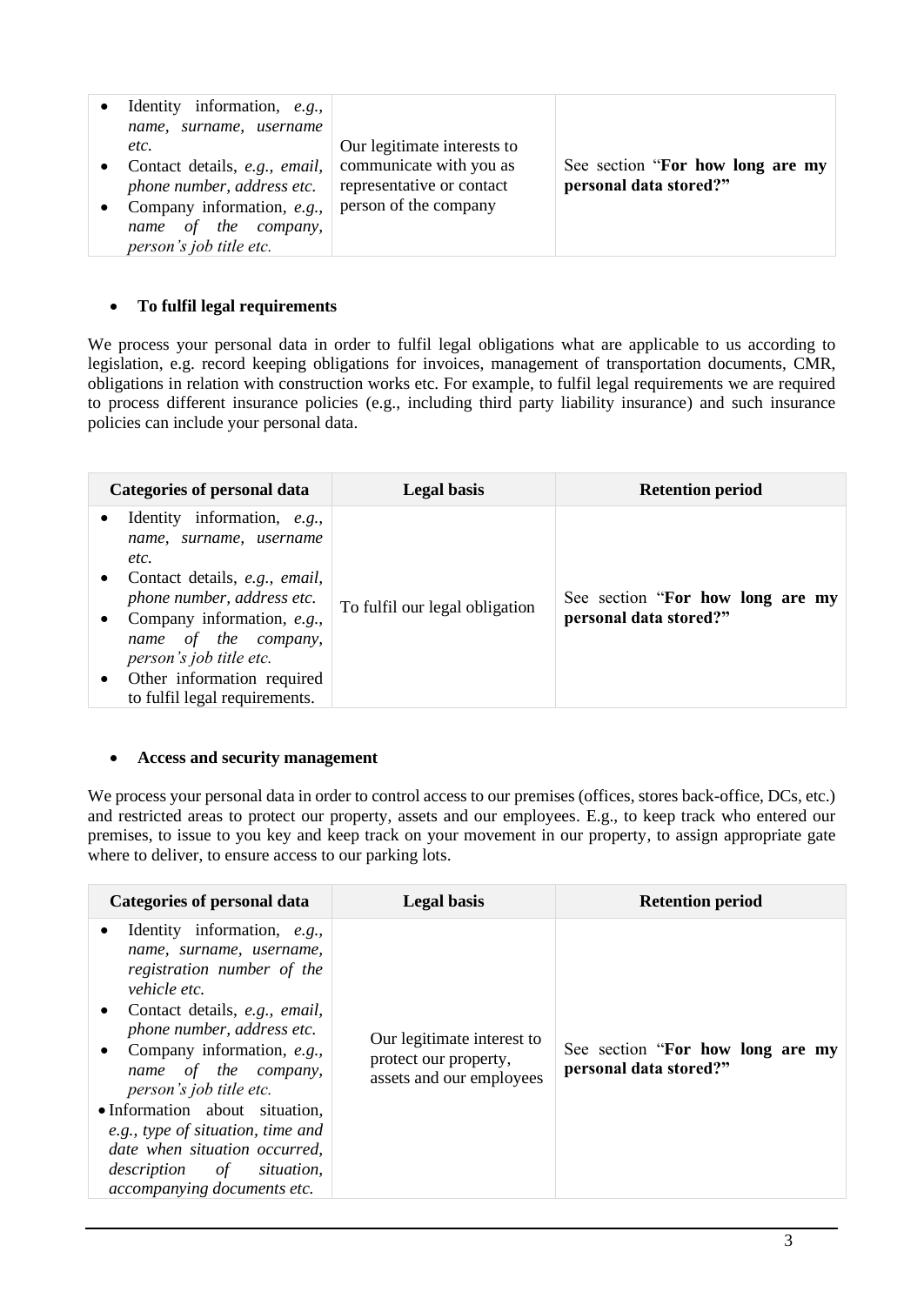## • **Manage, protect and develop our systems and services**

We process your personal data in order to manage, protect and develop our systems and services, e.g., to troubleshoot, log, develop, test and improve our systems and services.

For the purposes to identify potential threat and fraud or illegal activities and to protect systems and data from unauthorized changes and maintain consistency we log ("audit logs") your activities (e.g. accessed portal, made changes to data etc.) within our systems to which access to you is granted.

| Categories of personal data                                                                                                                                                                                                                                                                                                                                                                                                                                         | <b>Legal basis</b>                                                                                                 | <b>Retention period</b>                                    |
|---------------------------------------------------------------------------------------------------------------------------------------------------------------------------------------------------------------------------------------------------------------------------------------------------------------------------------------------------------------------------------------------------------------------------------------------------------------------|--------------------------------------------------------------------------------------------------------------------|------------------------------------------------------------|
| User generated personal<br>data, e.g., information about<br><i>activities within</i><br>$_{Our}$<br>information<br>systems,<br>behavior in digital channels<br>etc.<br>Authentication information,<br>e.g., <i>information</i><br>on<br>electronic signature, $a \mid$<br>password, a secret question,<br>a verification code etc.<br>Identity information, e.g.,<br>name, surname, username<br>etc.<br>Contact details, e.g., email,<br>phone number, address etc. | Our legitimate interests in<br>life-cycle management,<br>protection and development<br>of our systems and services | See section "For how long are my<br>personal data stored?" |

## • **Fraud prevention and management of legal claims**

We may process your personal data to defend, establish and exercise legal claims, including to prevent fraud or criminal activity, misuses of our products or services.

| <b>Categories of personal data</b>                                                                                                                                                                                                                                                                                    | <b>Legal basis</b>      | <b>Retention period</b>                                    |
|-----------------------------------------------------------------------------------------------------------------------------------------------------------------------------------------------------------------------------------------------------------------------------------------------------------------------|-------------------------|------------------------------------------------------------|
| Identity information, e.g.,<br>$\bullet$<br>name, surname, username<br>etc.<br>Contact details, e.g., email,<br>$\bullet$<br>phone number, address etc.<br>Company information, e.g.,<br>$\bullet$<br>name of the company,<br>person's job title etc.<br>Other information in relation<br>$\bullet$<br>to legal claim | Our legitimate interest | See section "For how long are my<br>personal data stored?" |

# **FROM WHICH SOURCES DO WE COLLECT PERSONAL DATA?**

• **Yourself**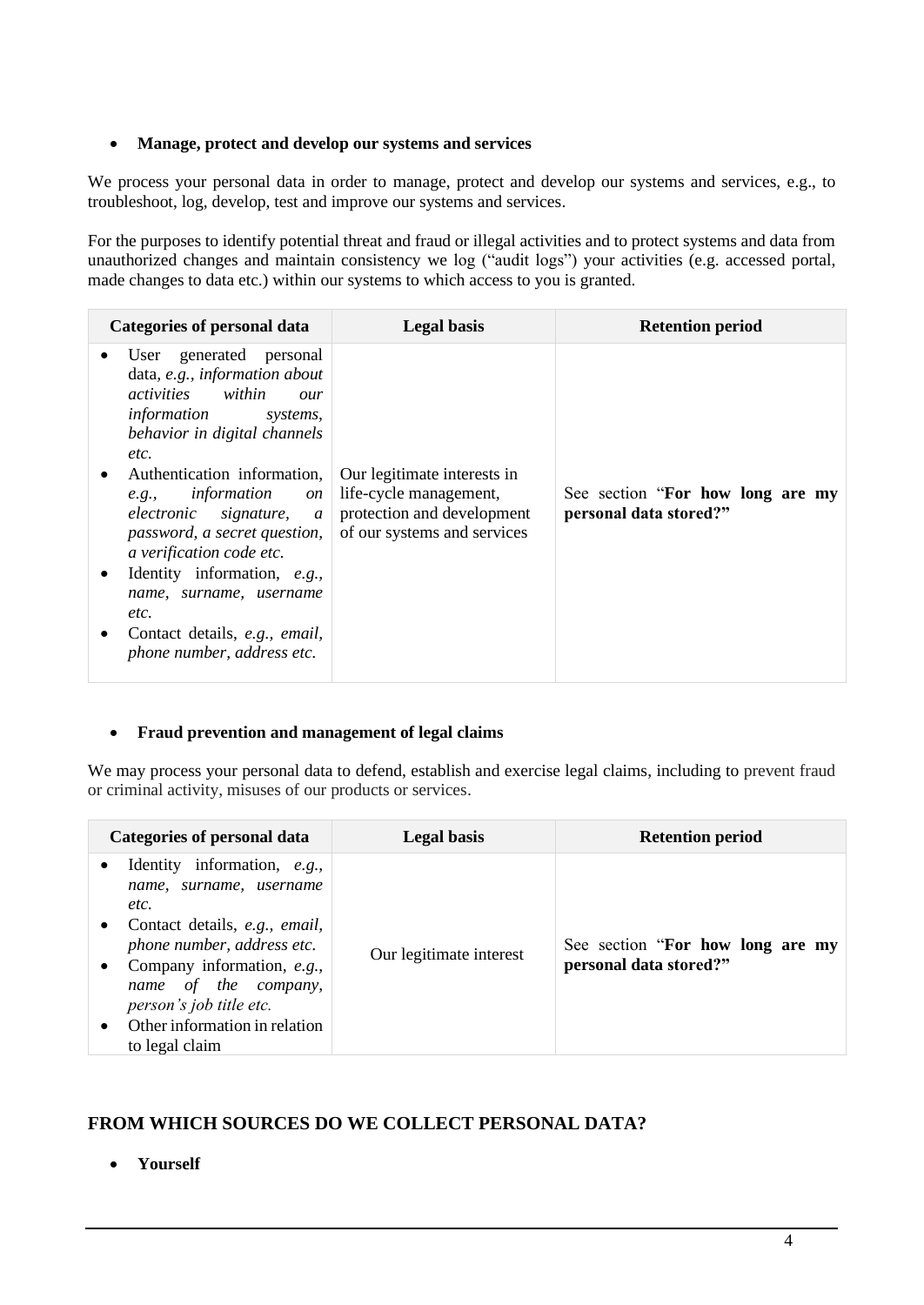We collect the personal data you provide to us directly, either during our communications with you about the company you represent, as part of the procurement or contracting process, or as part of your response to our request for information about your goods, services or our cooperation in general.

## • **Business partners**

We collect the personal data from company where you are employed or provide services to, for example, when company provides to us information who will be representing them, informs us who will be the certified specialist carrying out the job or performing delivery, who will visit our premises etc.

## • **Rimi Baltic group companies**

Rimi Baltic group companies cooperate with each other and can share your personal information with each other, for example, in connection with a procurement or a purchase of goods or services.

## • **ICA Gruppen AB group companies**

ICA Gruppen AB might share to us information about you as the representative or contact person of their business partners.

## • **External persons**

We collect personal data that other external persons submit to us, for example, to get in touch with your company.

## • **Publicly accessible sources**

In some cases, we collect information that is publicly available, e.g., in public registers (e.g., Commercial register, Real estate register) or on social media to identify a representative of our business partner, to get in touch with you or company you represent, in connection with a procurement or to manage the business partner relationships, to check properties for possible real estate development projects. For example, we might use public register to clarify your qualification for specific job, e.g., construction works, to identify the representative (i.e., chairman of the board, board member) who has authorization to sign agreements.

## • **Information systems**

We collect personal data from used technical systems, for example, audit logs of user accounts, access management systems etc.

## **SHARING OF PERSONAL DATA**

## • **Service providers**

We might share your personal data with companies that provide services to us, such as:

- data hosting services;
- information system development and maintenance services;
- transportation service providers;
- companies involved in related construction project;
- procurement system service providers;
- supplier management system service providers;
- security companies that provide security services.

These companies can only process your personal data according to our instructions and not use them for other purposes. They are also required by law and our cooperation agreement to protect your personal data.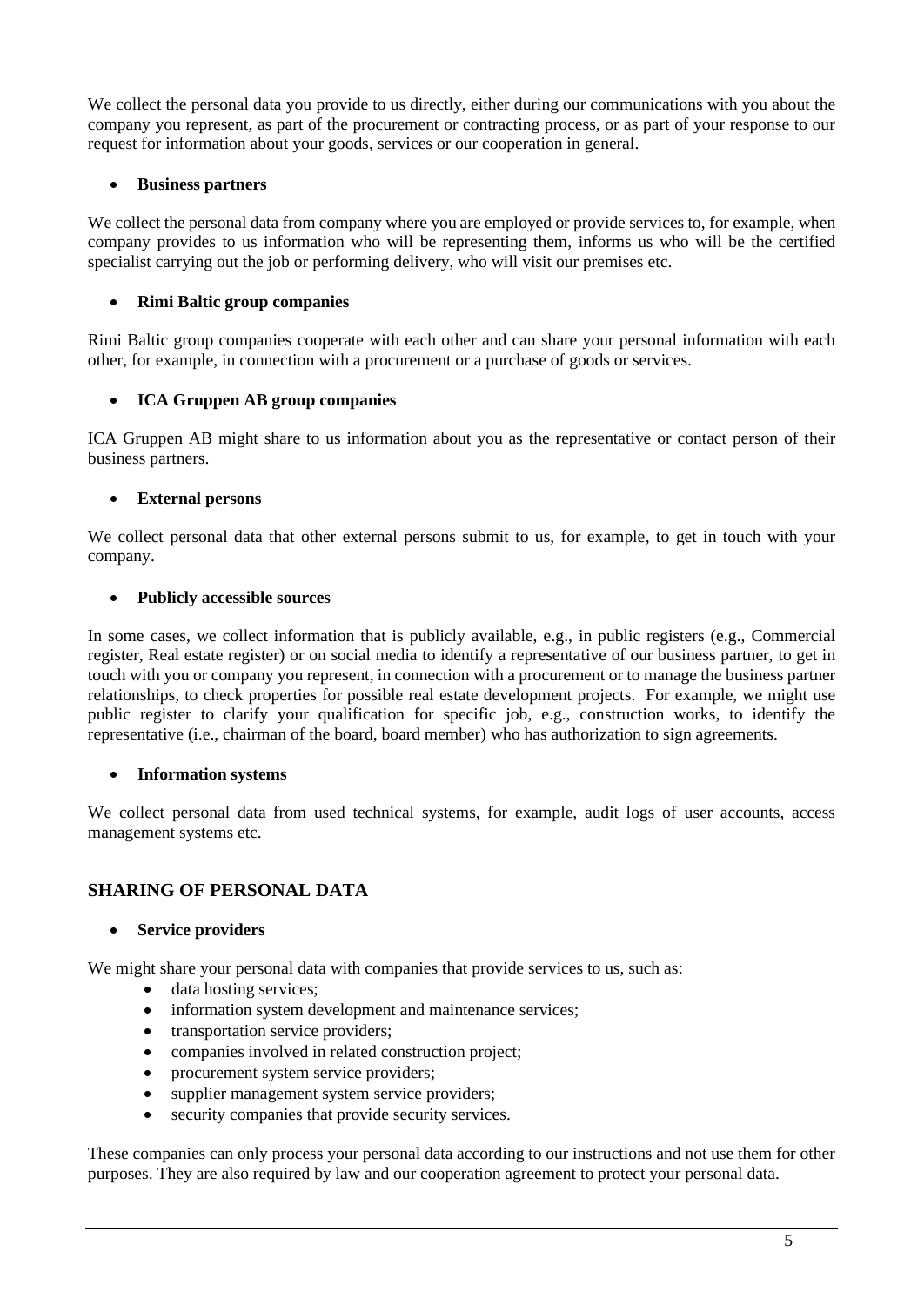## • **Group companies**

We may share your personal data with relevant Rimi Baltic group companies if it is necessary for achieving defined purposes*.*

## • **ICA Gruppen AB group companies**

We might share to ICA Gruppen AB companies' information about you as the representative or contact person of our business partner.

#### • **Law enforcement authorities, state and local government institutions**

To fulfil our legal obligation, we may transfer your personal data to law enforcement authorities, state and local government institutions upon their request and/or required so by law. We may also transfer your personal data to law enforcement authorities, state and local government institutions in order to meet our legitimate interest in establishing, claiming and defending legal claims and prevent fraud.

### • **Other companies**

We may share your name, surname, title, information about company you represent, your contact details, with other companies who act as separate data controller, for example, companies involved in related construction project who are separate data controller for specific activities, auditor companies, insurance companies, debt collection companies, legal service providers.

As well we might share mentioned information to ensure that you can access respective premises what are under other company access control or receive needed keys.

In some cases, when you have provided us services in construction or other area, for example, drafting of construction design, we might publicise this document/information in procurement systems for procurement purposes to engage necessary other business partners. Such publication might include reference to the author of particular document, i.e., you, and can be seen by other companies.

We might transfer your personal data to our business partners to fulfil their legal obligations, for example, to register individuals located at the construction site in state controlled electronic time recording system.

## **WHERE DO WE PROCESS YOUR PERSONAL DATA?**

We always aim to process your personal data within EU/EEA.

In certain cases, your personal data might be transferred or processed in a country outside of EU/EEA, when processing is performed by our engaged service provides. For example, in case of international transportation deliveries, we transfer your personal data to service provider in the respective country in order to enable successful delivery of goods in accordance to CMR Convention. To ensure that your personal data are protected at all times, we make sure that the adequate safeguards are in place, for example, whether the country in question ensures an adequate level of protection of personal data. We also enter into a data processing agreement with the service provider and impose an obligation on it to protect the data to the same level as we do. You can request and receive information about the countries where your personal data are processed and the introduced personal data safeguards by providing written request to us.

## **FOR HOW LONG ARE MY PERSONAL DATA STORED?**

#### • **Procurement**

In procurement process your personal data is retained during the procurement and for a period of 3 years after the end of the procurement in order to satisfy our legitimate interest in managing and responding to legal claims and carry out internal audits.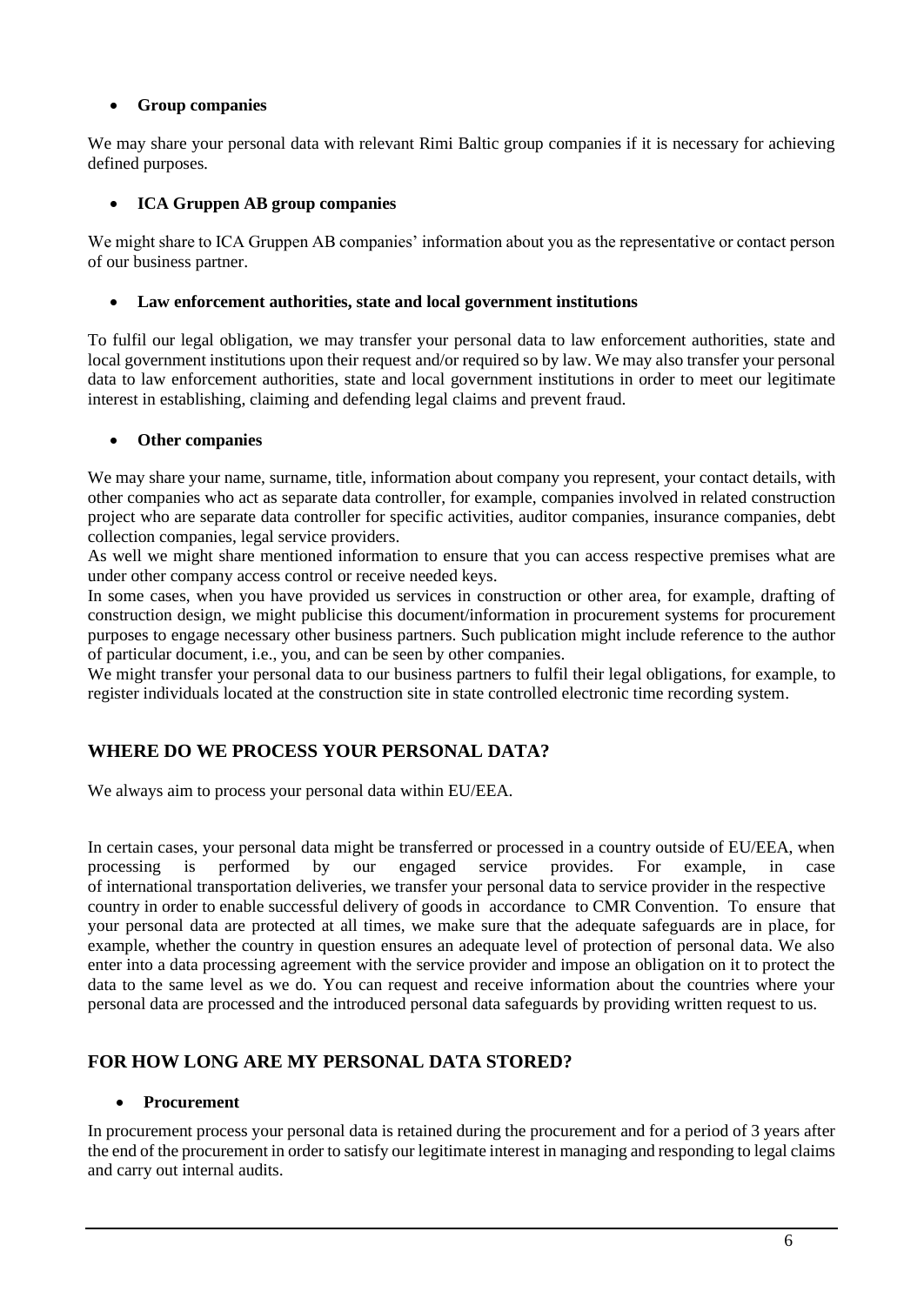## • **Management of cooperation with business partner**

Your personal data in relation to management of cooperation with business partner is preserved during the time that you are the contact person, representative, employee or contractor for the business partner and for a period of 3 years after replacement of respective person in order to meet our legitimate interest in handling and responding to legal claims. Your personal data might be stored longer than indicated if your personal data is included in document what we need to retain for longer period. Then your personal data will be retained for the same period as the document itself. When there is mutual agreement to extend validity of specific documents, such documents will be retained until document is valid.

### • **Communication with potential business partner**

For business communication purposes your personal data is preserved during the time you are the contact person or representative for the business partner and for a period of 3 years after our last communication.

### • **To fulfil legal obligations**

Wherever we have legal obligation to process your personal data your personal data is retained for the time necessary in relation to the respective legal obligation.

### • **Access and security management**

Personal data recorded in visitor registration systems and journals will be retained no longer than 1 year. Personal data recorded in paper or in other form regarding register of issuance and return of keys will be retained for the whole periods the key is issued to the person.

### • **Manage, protect and develop our systems and services**

Information about activities in IT environment will be retained for 18 months. Information about incidents, problems in IT environment will be retained for 2 years.

#### • **Fraud prevention and management of legal claims**

If data are necessary for management of legal claim then data will be retained till clarification of identified issue or completion of respective investigation, settlement and full implementation of legal claim. If violation of law or internal guidelines, instructions or other documents or procedures were not discovered during the investigation, data will be retained for one year after the decision to close investigation. If violation of law or internal guidelines, instructions or other documents or procedures were discovered, data will be retained for three years after the decision to close investigation or final implementation of court decision (in case implementation of court decision takes longer than three years).

In the end of set out retention periods we will in a secure way erase or de-identify your personal data so it can no longer be connected to you.

## **YOUR RIGHTS**

Data protection laws give you a number of rights with regards to the processing of your personal data.

If you want to use the rights indicated below, you should provide as accurate information as possible about the service you or your company provided or about the precise connection with us that you had (e.g. name of the company you work for and who works with us, name of the contract signed with us, date when service was provided, etc.) as well as provide self-identifying information so that we can identify you and recognize it in the systems or documents.

#### • **Access to personal data**

You are entitled to request confirmation from us if we process personal data relating to you, and in such cases request access to the personal data we are processing about you. To carry out mentioned right please contact our contact person mentioned in your contract with us.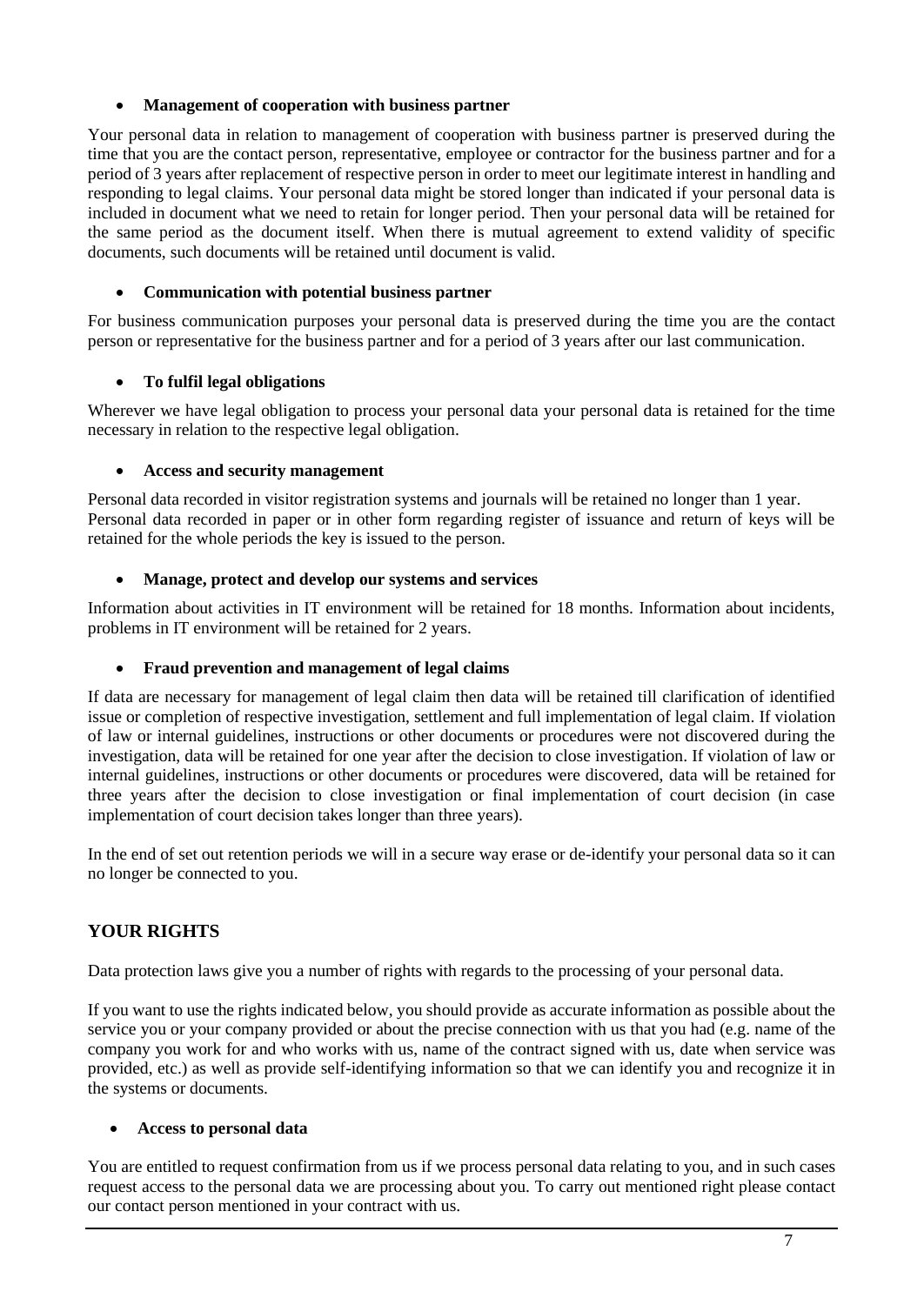## • **Rectification of personal data**

Furthermore, if you believe that information about you is incorrect or incomplete, you have the right to correct it yourself or ask us to do it.

### • **Withdrawal of consent**

To the extent that we process your personal data based on your consent, you are entitled to, at any time, withdraw your consent to the personal data processing. To carry out mentioned right please contact our contact person mentioned in your contract with us.

### • **Objection against processing based on a legitimate interest**

You are entitled to object to personal data processing based on our legitimate interests. However, we will continue to process your data, even if you have objected to it, if we have compelling motivated reasons for continuing to process data. To carry out mentioned right please contact our contact person mentioned in your contract with us.

### • **Erasure**

Under certain circumstances, you have rights to ask us to delete your personal data. However, this does not apply if we are required by law to keep the data. To carry out mentioned right please contact our contact person mentioned in your contract with us.

### • **Restriction of processing**

Under certain circumstances, you are also entitled to restrict the processing of your personal data. To carry out mentioned right please contact our contact person mentioned in your contract with us.

## • **Data portability**

Finally, you have the right to receive or transmit your personal data further to another data controller ("data portability"). This right solely covers only data what you have provided to us based on you consent or on a contract and where processing is carried out by automated means. To carry out mentioned right please contact our contact person mentioned in your contract with us.

# **WHO DO I CONTACT IF I HAVE ANY QUESTIONS?**

If you have any questions about the processing of your personal data, please feel free to contact us through our contact person mentioned in your contract with us or contact our Data protection officer. If you are not satisfied with the response you received, you are entitled to file a complaint with the Data Inspectorate.

#### • **Contact details of company in charge of handling your personal data**

Towards you the company in charge of handling your personal data is respective company with who you or company you represent cooperates with. It can be one of these companies:

**SIA Rimi Latvia**, reg. No. 40003053029, Legal address: 161 A. Deglava iela, Riga, Latvia, LV 1021 Phone number: +371 6 7045 409 Email: [info.lv@rimibaltic.com](mailto:info.lv@rimibaltic.com)

**SIA Rimi Baltic**, reg. No. 40003592957 Legal address: 161 A. Deglava iela, Riga, Latvia, LV 1021